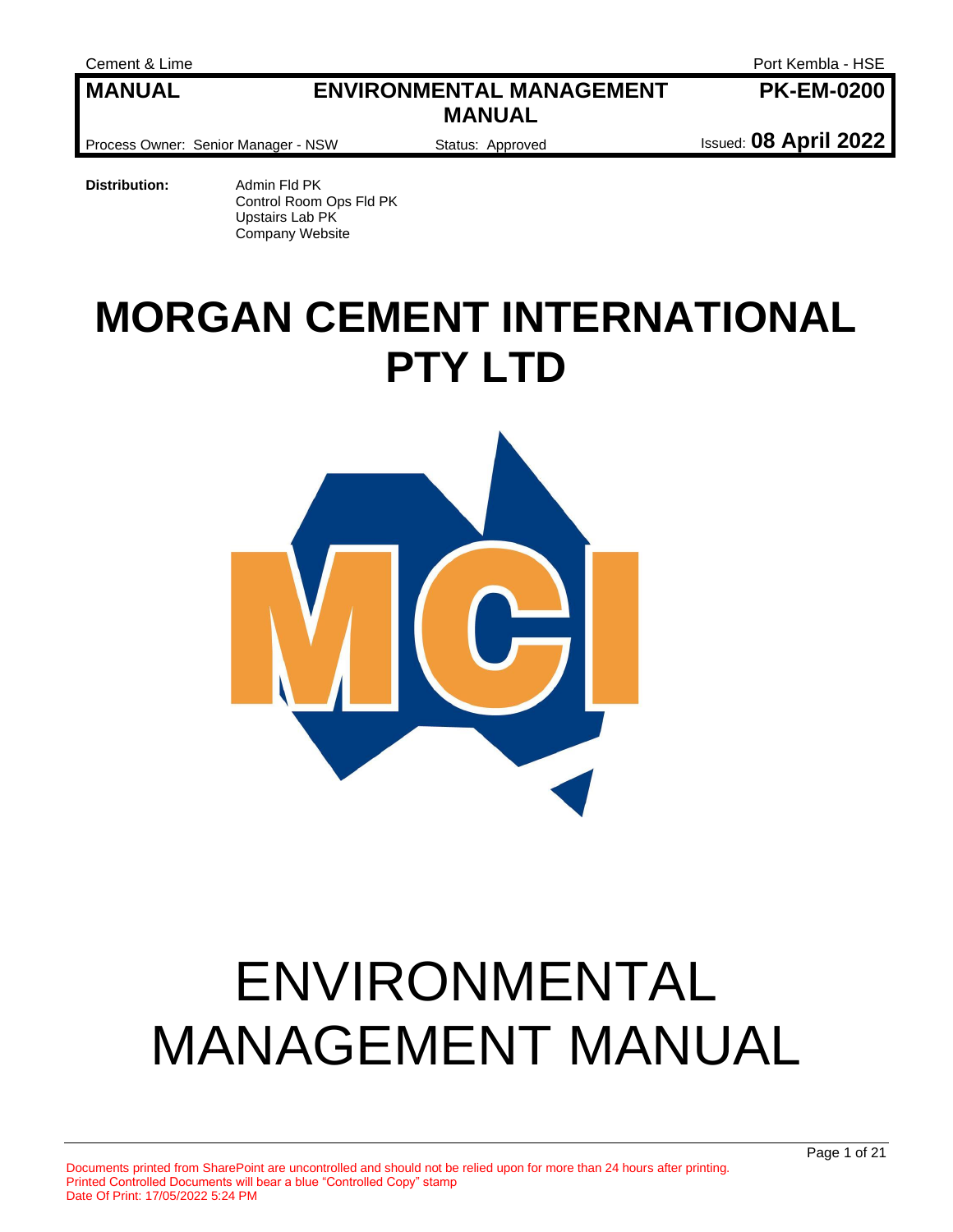| Cement & Lime  |                                                                     | Port Kembla - HSE            |
|----------------|---------------------------------------------------------------------|------------------------------|
| <b>MANUAL</b>  | <b>ENVIRONMENTAL MANAGEMENT</b><br><b>MANUAL</b>                    | <b>PK-EM-0200</b>            |
|                | Process Owner: Senior Manager - NSW<br>Status: Approved             | <b>Issued: 08 April 2022</b> |
|                | <b>INDEX</b>                                                        |                              |
| 1              | <b>INTRODUCTION</b>                                                 | 3                            |
| $\mathbf{2}$   | <b>DEFINITIONS</b>                                                  | 4                            |
| 3              | <b>EPA LICENCE INFORMATION</b>                                      | 8                            |
| 4              | <b>RESPONSIBILITY AND AUTHORITY</b>                                 | 9                            |
| 5              | <b>ASPECTS AND IMPACTS</b>                                          | 11                           |
| 6              | <b>GREEN AND GOLD BELL FROG MANAGEMENT</b>                          | 13                           |
| $\overline{7}$ | <b>ENVIRONMENTAL MONITORING</b>                                     | 15                           |
| 8              | <b>MANAGEMENT OF ENVIRONMENTAL EVENTS</b>                           | 16                           |
| 9              | <b>POLLUTION INCIDENT RESPONSE MANAGEMENT</b><br><b>PLAN(PIRMP)</b> | 18                           |
| 10             | <b>ENVIRONMENTAL MONITORING</b>                                     | 19                           |
| 11             | <b>ENVIRONMENTAL PERFORMANCE AUDITING &amp;REVIEW</b>               | 20                           |
| 12             | <b>TRAINING REQUIREMENTS</b>                                        | 21                           |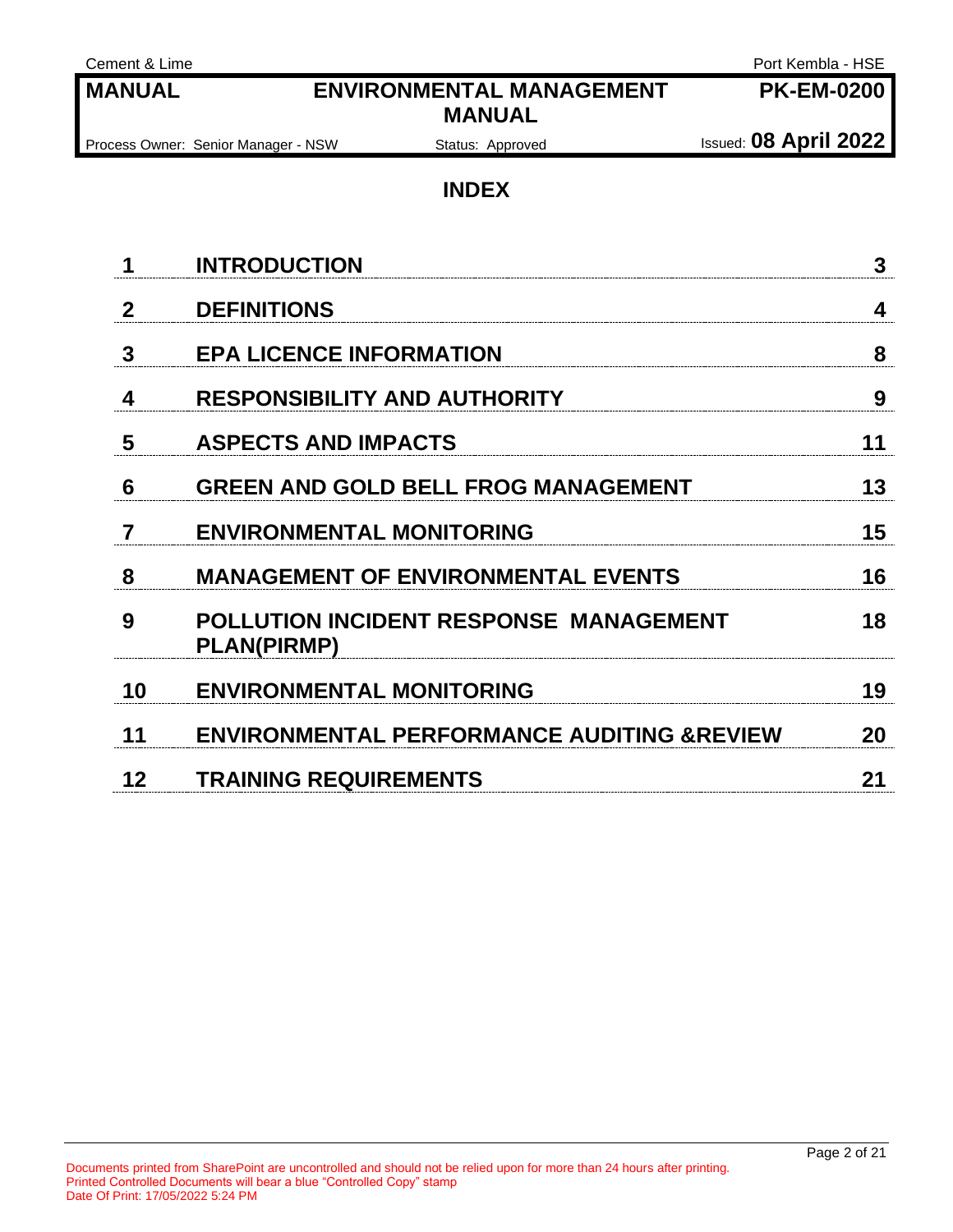## Process Owner: Senior Manager - NSW Status: Approved Issued: 08 April 2022

**MANUAL**

**MANUAL ENVIRONMENTAL MANAGEMENT**

#### **1. INTRODUCTION**

Morgan Cement is part of the Cement and Lime Division of [Adbri,](http://adbri.com.au/) a leading Australian integrated construction materials and lime producing group of companies.

The Morgan Cement – Port Kembla site is a cement grinding facility that supplies a range of bulk cement products into the New South Wales building, construction, and infrastructure markets, through our joint venture partner, Independent Cement and Lime.

In addition to the permanent employees at the site, MCI employ a significant contractor workforce which provides an economic contribution to the local community.

This Environmental Management Manual has been prepared for use by Morgan Cement International – Port Kembla Site Operations.

The Environmental Management Manual aims to address the need for environmental safeguards and the adoption of environmentally sensitive work practices during work on Morgan Cement International sites. It is the primary source document for all environmental protection issues related to the site and provide the facility direction in the implementation and monitoring of these environmental requirements.

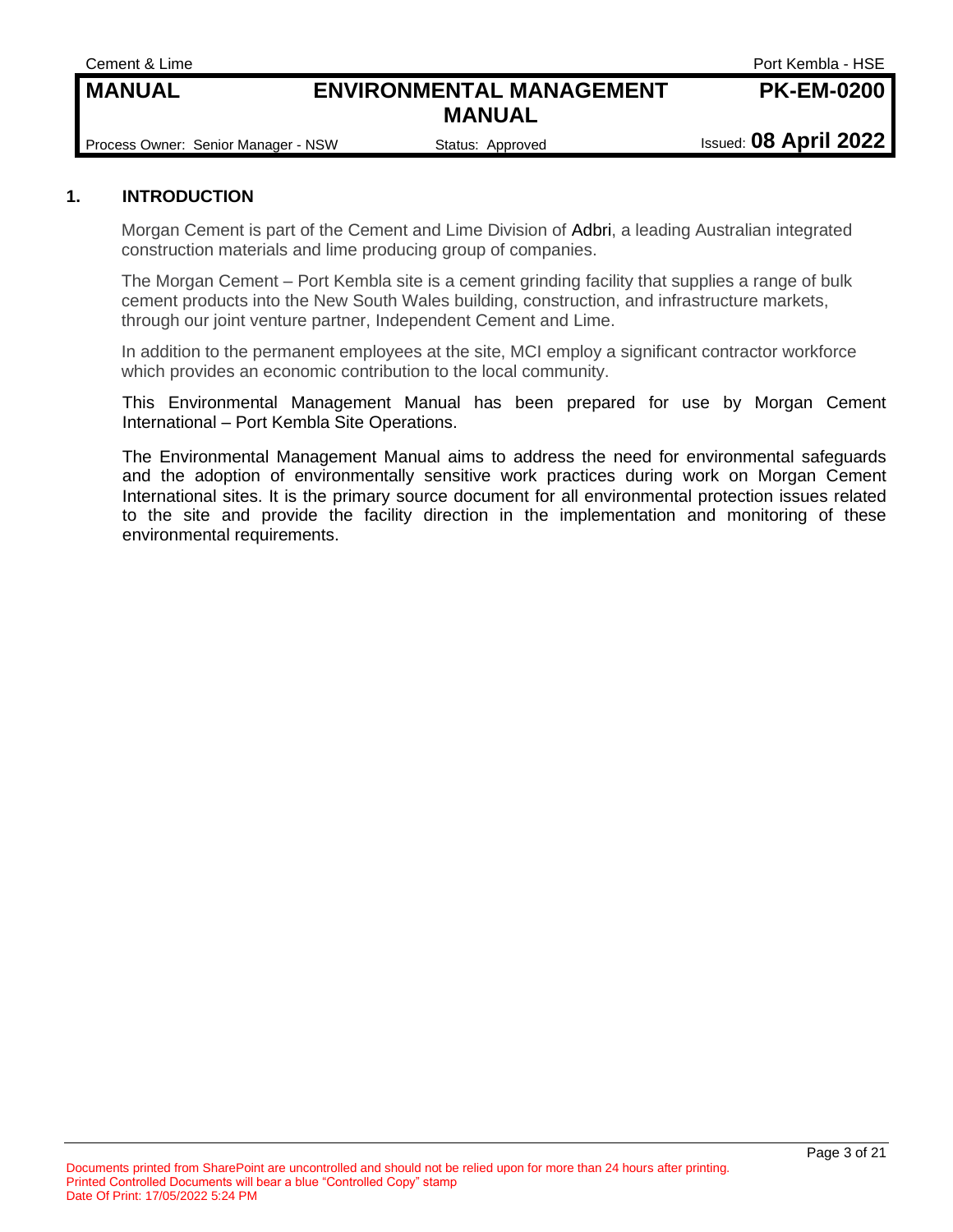Cement & Lime Port Kembla - HSE **PK-EM-0200**

#### **MANUAL ENVIRONMENTAL MANAGEMENT MANUAL**

#### **2. DEFINITIONS**

#### **Environment:**

Surroundings in which Morgan Cement International operates, including air water, land natural resources, flora, fauna, habitats, ecosystems, biodiversity, humans, (including human artifacts, culturally significant sites and social aspects) and their interaction. The environment in this context extends from within a site to the global system.

#### **EPA:**

Environment Protection Authority

#### **Hazard:**

The intrinsic potential for an agent, activity, or process to lead to an incident

#### **Immediately:**

prompt and without delay

#### **Incident:**

Any event caused by Morgan Cement International operations and activities that caused or may have caused adverse impact on any part of the environment, including breaches of environmental regulations. Incidents can be either of a "one off" (acute) or continuous (chronic) nature.

#### **Material Harm to the Environment:**

For the purpose of the legislation harm to the environment is material if:

It involves actual or potential harm to the health and safety of human beings or to ecosystems that is not trivial, or

It results in actual or potential loss or property damage of an amount, or amounts in aggregate, exceeding \$10,000 (or such other amount as prescribed by the regulations, and

Loss includes the reasonable costs and expenses that would be incurred in taking all reasonable and practical measures to prevent, mitigate or make good harm to the environment

#### **N/A:**

Not Applicable

#### **Non-Conformance:**

A situation which does not conform to the requirements of policies, standards or systems such as may be identified during audits and reviews. Also includes incidents.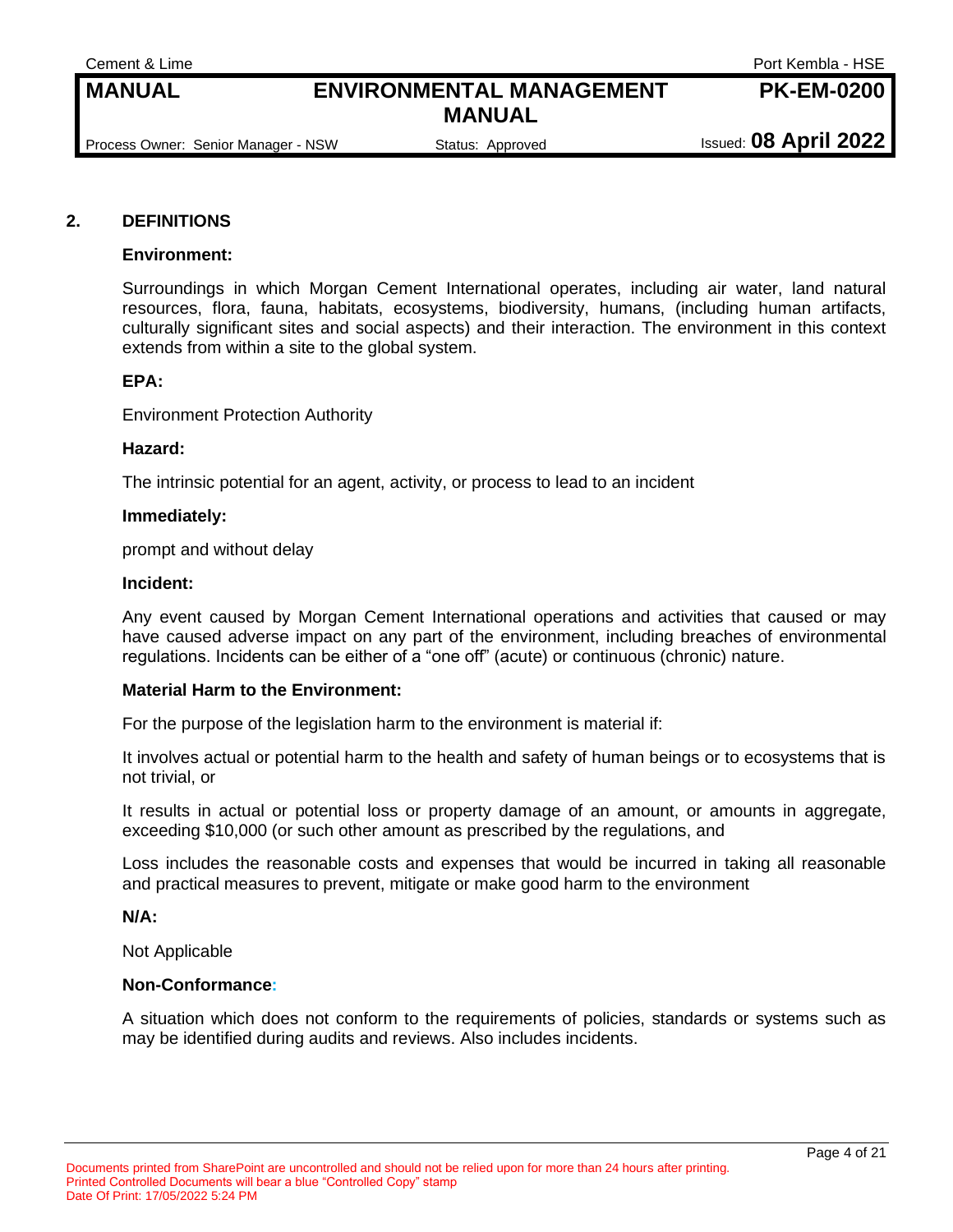Cement & Lime Port Kembla - HSE

**PK-EM-0200**

Process Owner: Senior Manager - NSW Status: Approved Issued: 08 April 2022

#### **Reporting Conditions**

#### **R1 Annual return documents:**

- R1.1 The licensee must complete and supply to the EPA an Annual Return in the approved form comprising:
	- 1. a Statement of Compliance,
	- 2. a Monitoring and Complaints Summary,
	- 3. a Statement of Compliance Licence Conditions,
	- 4. a Statement of Compliance Load based Fee,
	- 5. a Statement of Compliance Requirement to Prepare Pollution Incident Response Management Plan,
	- 6. a Statement of Compliance Requirement to Publish Pollution Monitoring Data; and
	- 7. a Statement of Compliance Environmental Management Systems and Practices.

At the end of each reporting period, the EPA will provide to the licensee a copy of the form that must be completed and returned to the EPA.

R1.2 An Annual Return must be prepared in respect of each reporting period, except as provided below.

*Note: The term "reporting period" is defined in the dictionary at the end of this licence. Do not complete the Annual Return until after the end of the reporting period*.

- R1.3 Where this licence is transferred from the licensee to a new licensee:
	- a) the transferring licensee must prepare an Annual Return for the period commencing on the first day of the reporting period and ending on the date the application for the transfer of the licence to the new licensee is granted; and
	- b) the new licensee must prepare an Annual Return for the period commencing on the date the application for the transfer of the licence is granted and ending on the last day of the reporting period.

*Note: An application to transfer a licence must be made in the approved form for this purpose.*

- R1.4 Where this licence is surrendered by the licensee or revoked by the EPA or Minister, the licensee must prepare an Annual Return in respect of the period commencing on the first day of the reporting period and ending on:
	- a) in relation to the surrender of a licence the date when notice in writing of approval of the surrender is given; or
	- b) in relation to the revocation of the licence the date from which notice revoking the licence operates.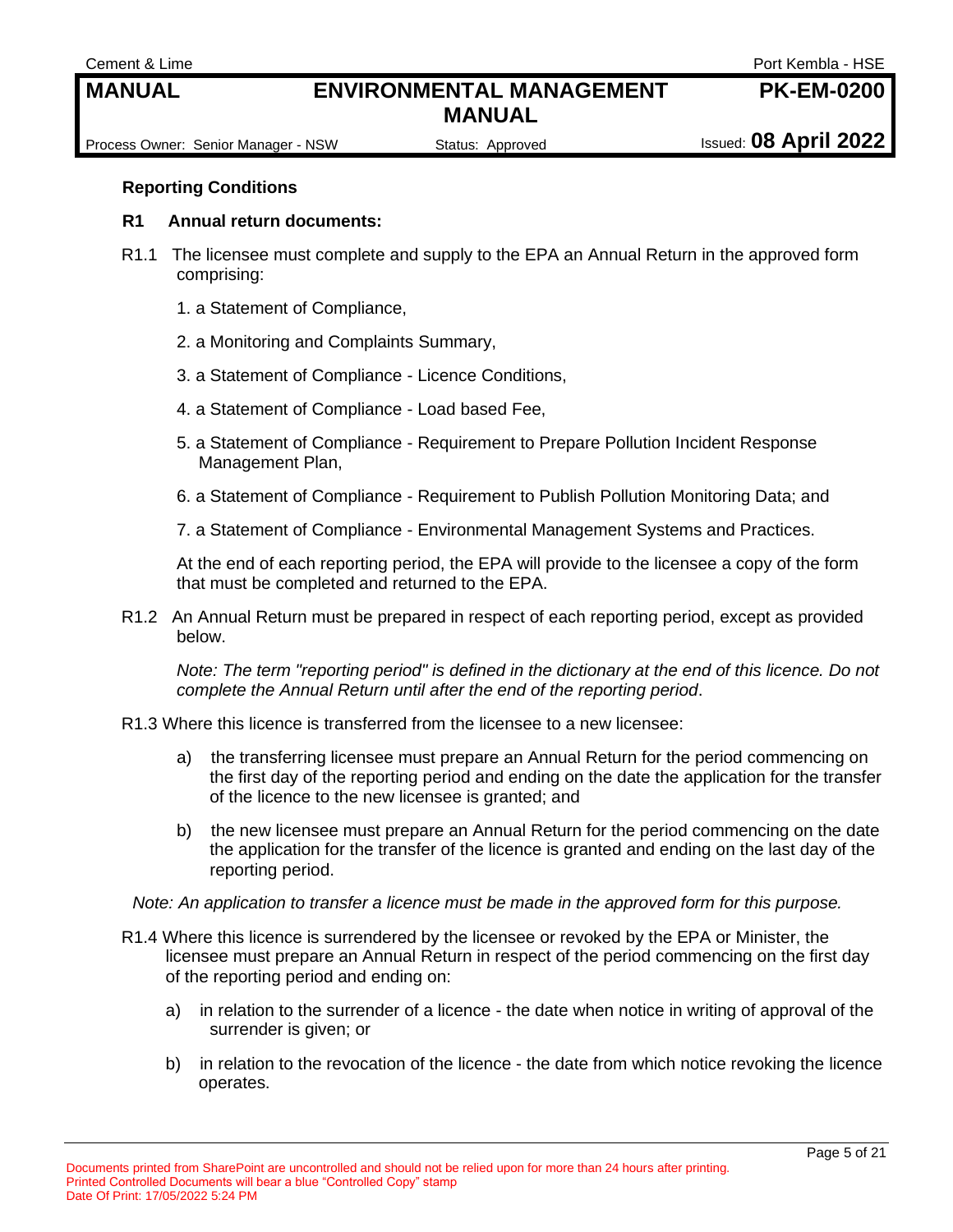Process Owner: Senior Manager - NSW Status: Approved Issued: 08 April 2022

- R1.5 The Annual Return for the reporting period must be supplied to the EPA via eConnect *EPA* or by registered post not later than 60 days after the end of each reporting period or in the case of a transferring licence not later than 60 days after the date the transfer was granted (the 'due date').
- R1.6 The licensee must retain a copy of the Annual Return supplied to the EPA for a period of at least 4 years after the Annual Return was due to be supplied to the EPA.
- R1.7 Within the Annual Return, the Statements of Compliance must be certified, and the Monitoring and Complaints Summary must be signed by:
	- a) the licence holder; or
	- b) by a person approved in writing by the EPA to sign on behalf of the licence holder.

#### **R2 Notification of environmental harm**

*Note: The licensee or its employees must notify all relevant authorities of incidents causing or threatening material harm to the environment immediately after the person becomes aware of the incident in accordance with the requirements of Part 5.7 of the Act.*

- *R2.1 Notifications must be made by telephoning the Environment Line service on 131 555.*
- *R2.2 The licensee must provide written details of the notification to the EPA within 7 days of the date on which the incident occurred.*

#### **R3 Written report**

- R3.1 Where an authorised officer of the EPA suspects on reasonable grounds that:
	- a) where this licence applies to premises, an event has occurred at the premises; or
	- b) where this licence applies to vehicles or mobile plant, an event has occurred in connection with the carrying out of the activities authorised by this licence, and the event has caused, is causing or is likely to cause material harm to the environment (whether the harm occurs on or off premises to which the licence applies), the authorised officer may request a written report of the event.
- R3.2 The licensee must make all reasonable inquiries in relation to the event and supply the report to the EPA within such time as may be specified in the request.
- R3.3 The request may require a report which includes any or all of the following information:
	- a) the cause, time and duration of the event.
	- b) the type, volume and concentration of every pollutant discharged as a result of the event.
	- c) the name, address and business hours telephone number of employees or agents of the licensee, or a specified class of them, who witnessed the event.
	- d) the name, address and business hours telephone number of every other person (of whom the licensee is aware) who witnessed the event, unless the licensee has been unable to obtain that information after making reasonable effort.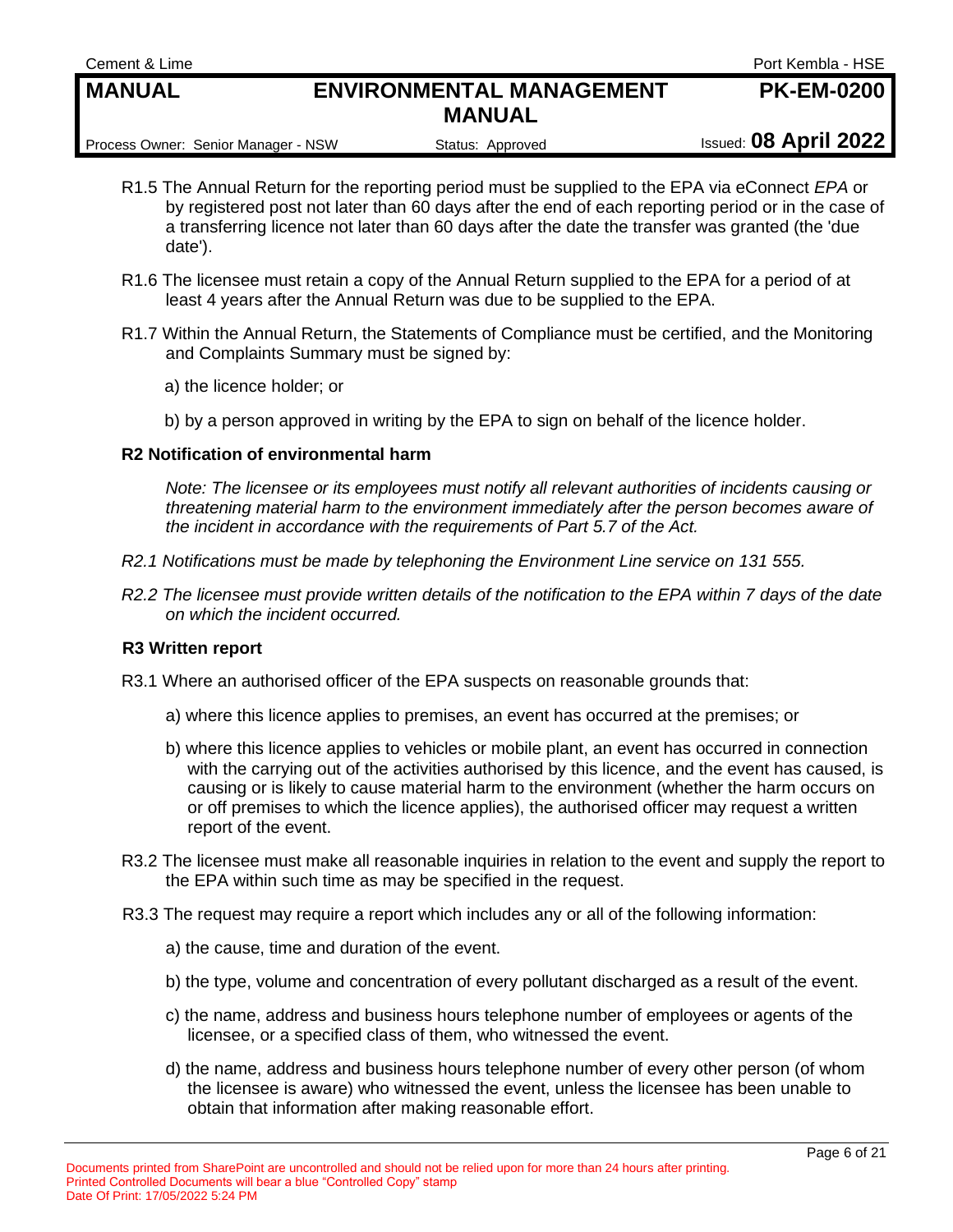| Cement & Lime                       |                                 | Port Kembla - HSE            |
|-------------------------------------|---------------------------------|------------------------------|
| <b>MANUAL</b>                       | <b>ENVIRONMENTAL MANAGEMENT</b> | <b>PK-EM-0200</b>            |
|                                     | <b>MANUAL</b>                   |                              |
| Process Owner: Senior Manager - NSW | Status: Approved                | <b>Issued: 08 April 2022</b> |

- e) action taken by the licensee in relation to the event, including any follow-up contact with any complainants.
- f) details of any measure taken or proposed to be taken to prevent or mitigate against a recurrence of such an event; and
- g) any other relevant matters.
- R3.4 The EPA may make a written request for further details in relation to any of the above matters if it is not satisfied with the report provided by the licensee. The licensee must provide such further details to the EPA within the time specified in the request.

#### **Risk:**

Likelihood of an impact on people, the environment, property or a combination of these.

#### **SDS:**

Safety Data Sheet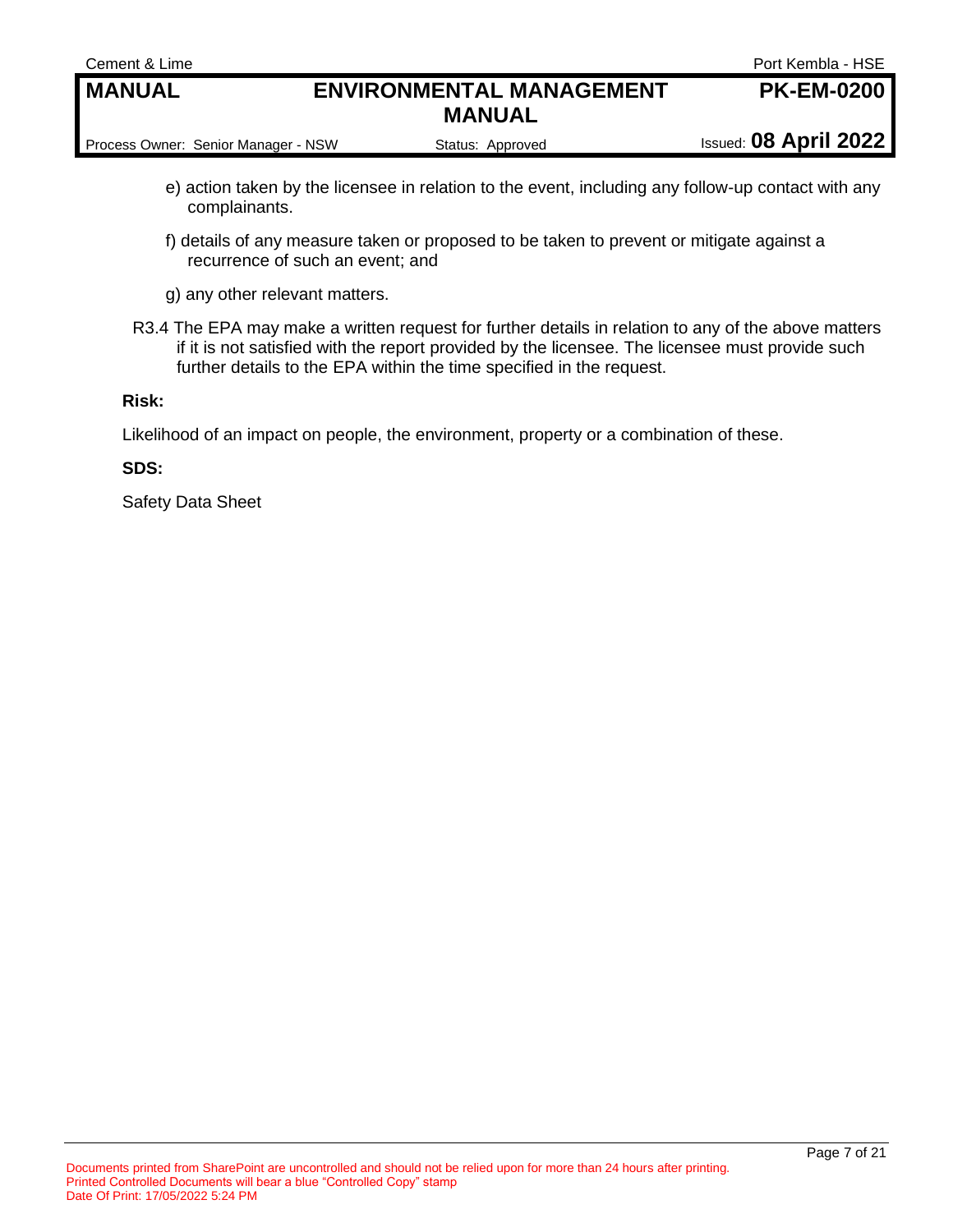Cement & Lime **Port Kembla - HSE** 

**PK-EM-0200**

Process Owner: Senior Manager - NSW Status: Approved Issued: 08 April 2022

#### **3. EPA LICENCE INFORMATION**

The Port Kembla site operates under an Environment Protection Licence issued by the NSW EPA under Section 55 of the Protection of the Environment Operations Act 1997.

A copy of the EP Licence 12643 is contained in Appendix 1

A summary of the license is provided below:

**Licence No:** 12643

**Licence Holder:** Morgan Cement International Pty Ltd.

**Type of Licence:** Scheduled Activity – Premises Based

**Activities to which Licence Applies:** 

Scheduled Activity – Cement or lime works

Fee Based Activity – cement or lime handling – 500,000 – 2,000,000t produced

#### **Monitoring Requirements:**

| <b>Type of Discharge Point</b> | <b>Description of Location</b>  |
|--------------------------------|---------------------------------|
| Discharge to Air               | No.1 Mill dust collector stack. |
| Discharge to Air               | No.2 Mill dust collector stack. |
| Discharge to Air               | No.3 Mill dust collector stack. |
| Discharge to Air               | Slag Dryer exhaust stack        |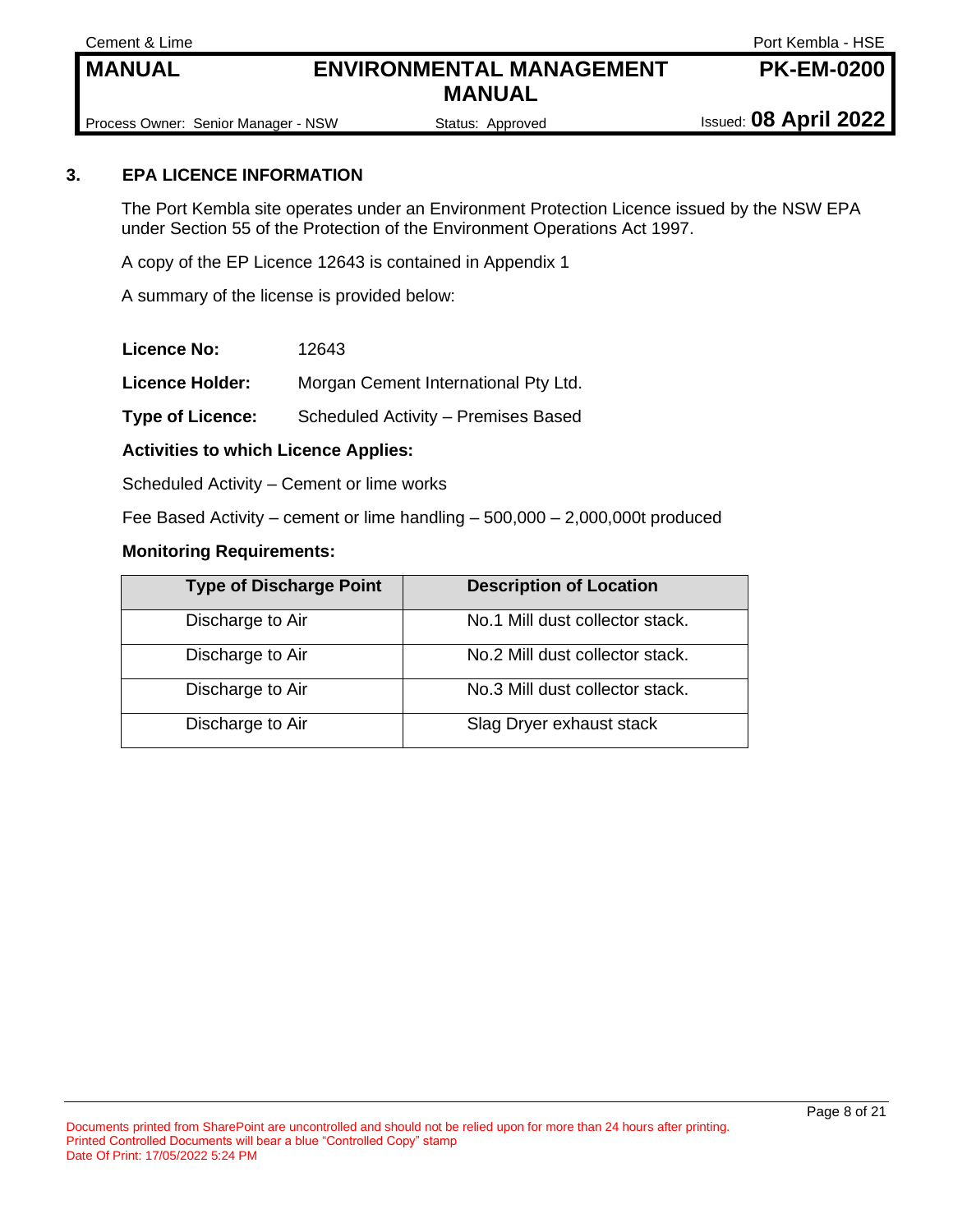**Cement & Lime** Port Kembla - HSE

**PK-EM-0200**

Process Owner: Senior Manager - NSW Status: Approved Issued: **08 April 2022** 

#### **4. RESPONSIBILITY AND AUTHORITY**

All Morgan Cement International employees have the responsibility to ensure that services provided to our customers are carried out in such a way as to minimise the effect and impact on the environment.

A proactive approach to all environmental issues is encouraged from all employees.

The following employees have essential responsibility and authority with regard to the implementation, ongoing maintenance and achievement of the Environmental Management Plan.

#### **Senior Manager - NSW**

- Ensures compliance with all environmental legislation
- Ensures environmental events are investigated and reported
- Sets monitors and achieves environmental objectives
- Ensures that all staff direct and indirect have been trained suitably in environmental matters.
- Ensures that all Environmental Management actions and monitoring is carried out
- Ensures all scheduled audits are conducted and that work practices and standards are maintained
- Ensures appropriate health screening is conducted for relevant employees
- Reports all significant environmental issues to the EPA

#### **Environmental Officer**

- Is the custodian of the EMP and ensures its effective distribution and implementation.
- Is Morgan Cement International's first point of contact with day to regulatory bodies
- Ensures environmental monitoring is carried out correctly
- Is responsible for reporting environmental issues internally and to the relevant regulatory bodies.
- Ensures environmental incidents are reported, investigated and followed up
- Responsible for the site environment audit program
- Ensures all efforts are made to comply with the site's environment company standards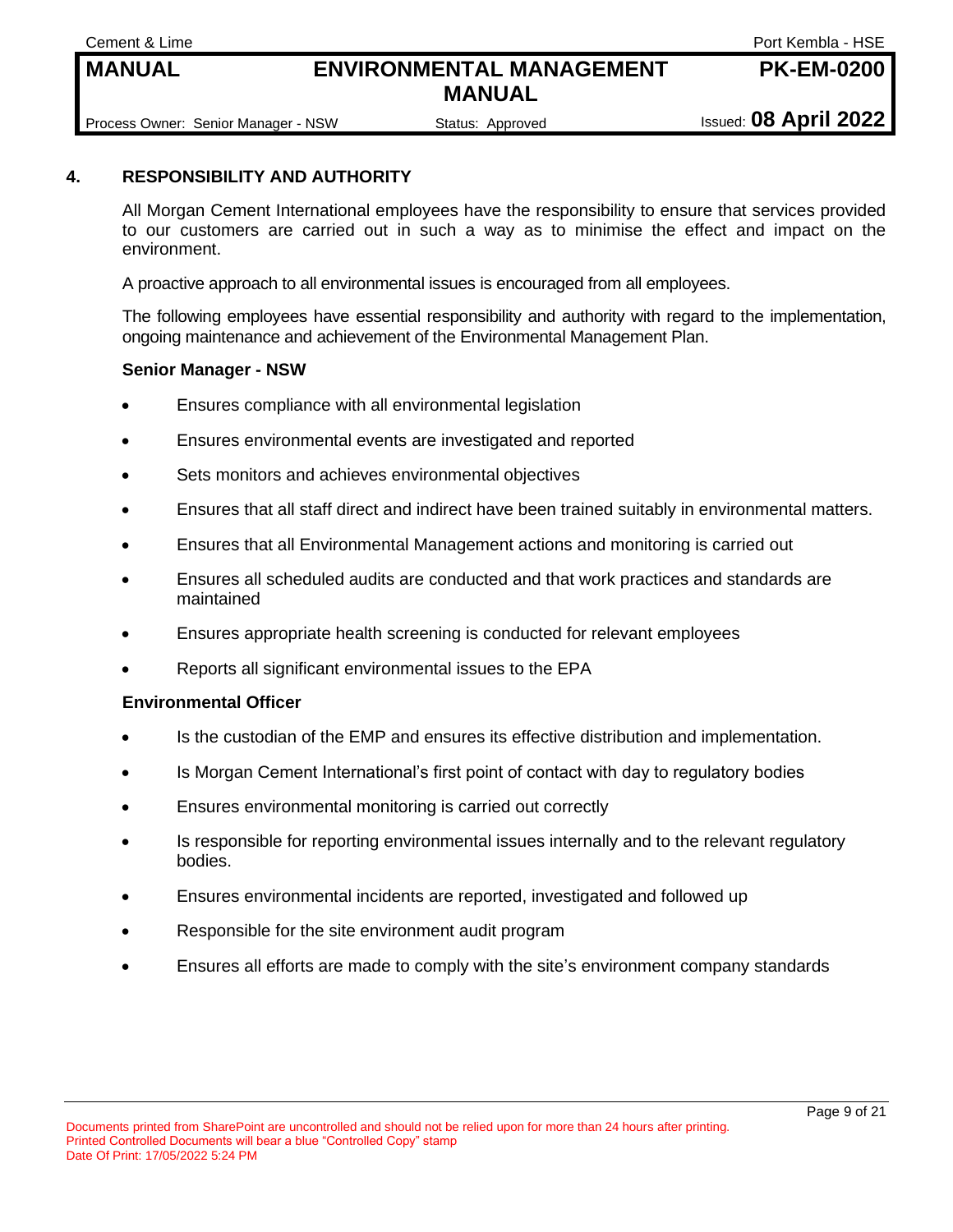**Cement & Lime Company of Company Company of Company Cement & Lime Port Kembla - HSE** 

**PK-EM-0200**

Process Owner: Senior Manager - NSW Status: Approved Issued: 08 April 2022

#### **Supervisor**

- Ensures all operations are conducted in accordance with work instructions and environmental requirements.
- Undertake all duties in the appropriate manner in respect of environmental requirements.
- To observe Morgan Cement International's environmental policy and understand how their activities effect the environment.
- To immediately correct or bring to the attention of Morgan Cement International's Management any condition that would affect the environment.

#### **Employees**

- Undertake all duties in the appropriate manner in respect of environmental requirements.
- To observe Morgan Cement International's Environmental Policy and understand how their activities effect the environment.
- To immediately correct and bring to the attention of a Supervisor or Management any condition that would affect the environment.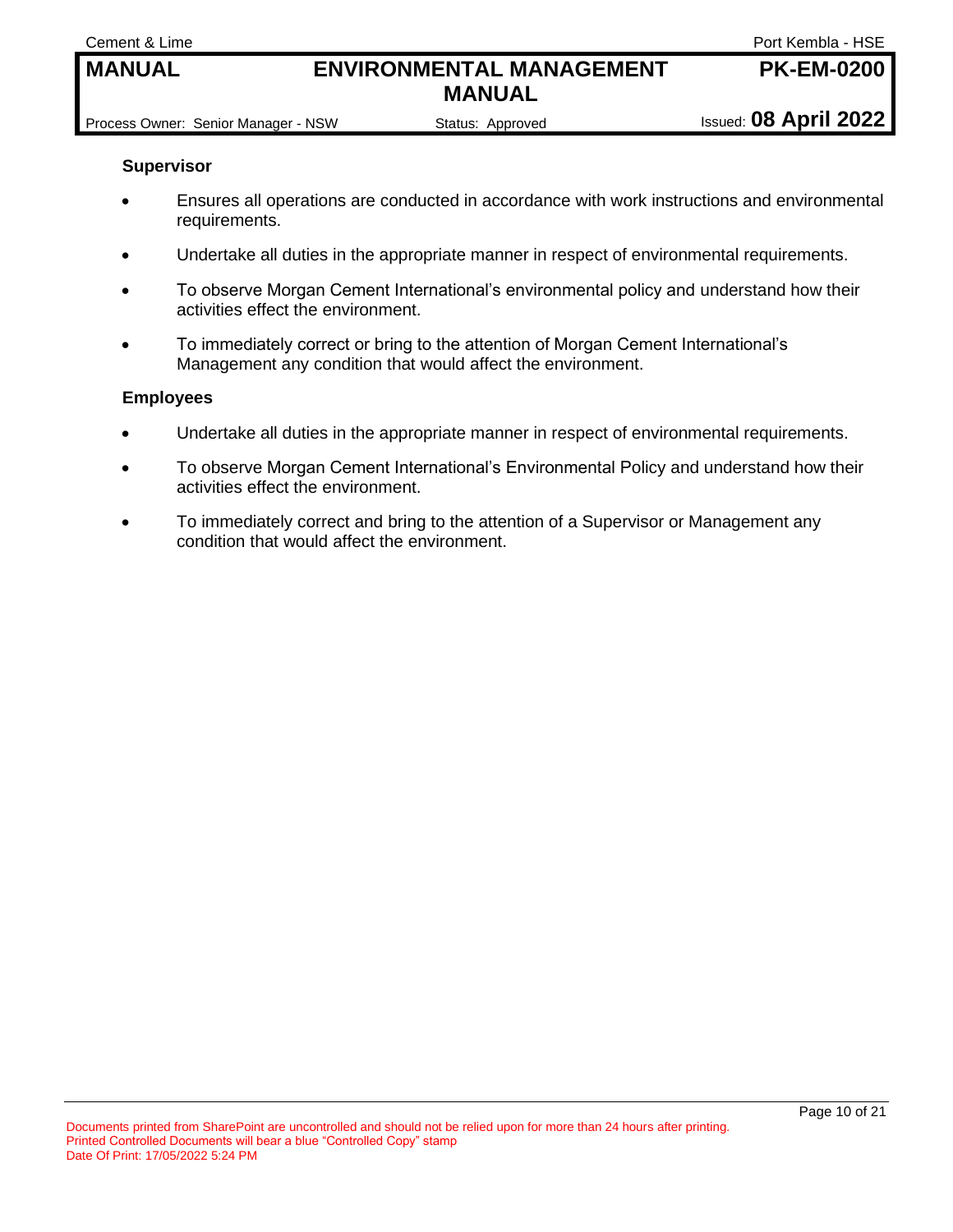**Cement & Lime** Port Kembla - HSE

**PK-EM-0200**

Process Owner: Senior Manager - NSW Status: Approved Issued: 08 April 2022

#### **5. ASPECTS AND IMPACTS**

The Senior Manager - NSW is responsible for annual review and maintenance of the environmental aspects and impacts register. A register of specific pollution related hazards, pre-emptive actions /controls, assessment of likelihood and consequence is incorporated in the Pollution Incident Response Management Plan.

Environmental aspects and impacts may be identified, through the following processes.

- Hazard, near miss and incident Investigations
- Risk Assessments (task based (JSEA, SWMS), plant, equipment, materials, processes
- Plant and process change modifications, trials
- Community Complaints
- Nonconformance / corrective action review
- Audits (internal and external)
- Legislation (new and changes to existing)

Environmental aspects and impacts are rated for significance using the following risk assessment matrix and tools and recorded in the sites Environmental Aspects and Impacts Register.

| <b>RISK ASSESSMENT MATRIX</b><br>(to determine risk priority) |            |                 |                 |                 |                       |
|---------------------------------------------------------------|------------|-----------------|-----------------|-----------------|-----------------------|
|                                                               | Likelihood |                 |                 |                 |                       |
| <b>Consequences</b>                                           | Rare       | <b>Unlikely</b> | <b>Possible</b> | <b>Probable</b> | <b>Very</b><br>Likely |
| <b>Negligible</b>                                             |            | 2               |                 |                 | 11                    |
| <b>Minor</b>                                                  | 3          | 5               | 8               | 12              | 16                    |
| <b>Serious</b>                                                | 6          | 9               | 13              | 17              | 20                    |
| Significant                                                   | 10         | 14              | 18              | 21              | 23                    |
| <b>Catastrophic</b>                                           | 15         | 19              | 22              | 24              | 25                    |

| Rating             | <b>Description</b>                                                                                                |
|--------------------|-------------------------------------------------------------------------------------------------------------------|
| <b>Very Likely</b> | It is almost certain that the consequence will occur. Common or frequent<br>occurrence.                           |
| Probable           | The consequence is likely to occur. It is known too occur, or not surprised as<br>it has happened' several times. |
| Possible           | The consequence could occur sometime or 'I've heard of it happening'.                                             |
| Unlikely           | The consequence is not likely to occur. There is confidence that it will not<br>occur although it is conceivable. |
| Rare               | The consequence may only occur in exceptional circumstances or 'the<br>probability is close to zero'.             |

Documents printed from SharePoint are uncontrolled and should not be relied upon for more than 24 hours after printing. Printed Controlled Documents will bear a blue "Controlled Copy" stamp Date Of Print: 17/05/2022 5:24 PM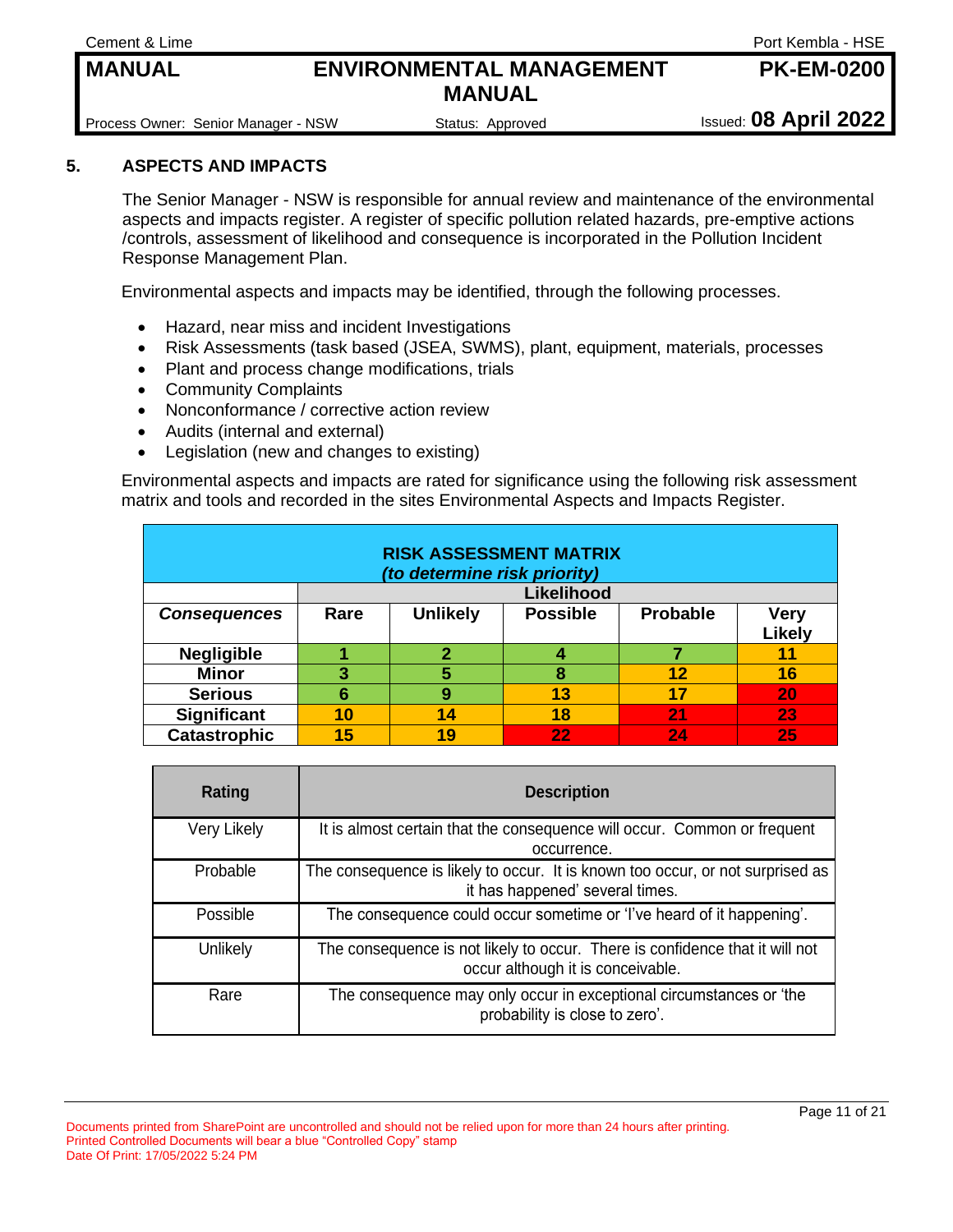Process Owner: Senior Manager - NSW Status: Approved Issued: **08 April 2022**

| <b>Health &amp;</b> | <b>Negligible</b>                                                                                                                                                                                       | <b>Minor</b>                                                                                                                                                                                                                   | <b>Serious</b>                                                                                                                                                                                        | <b>Significant</b>                                                                                                                                                                           | <b>Catastrophic</b>                                                                                                                                                                     |
|---------------------|---------------------------------------------------------------------------------------------------------------------------------------------------------------------------------------------------------|--------------------------------------------------------------------------------------------------------------------------------------------------------------------------------------------------------------------------------|-------------------------------------------------------------------------------------------------------------------------------------------------------------------------------------------------------|----------------------------------------------------------------------------------------------------------------------------------------------------------------------------------------------|-----------------------------------------------------------------------------------------------------------------------------------------------------------------------------------------|
| <b>Safety</b>       | Minor Injuries<br>requiring First Aid<br>Treatment<br>No ongoing<br>health effects.<br>Near Miss with<br>the<br>potential<br>consequence for<br>the injuries<br>above.                                  | Single or multiple<br>injuries requiring<br>medical treatment<br>No ongoing health<br>effects.<br>Near Miss with the<br>potential<br>consequence for<br>the injuries above.                                                    | Single or multiple<br>injuries requiring<br>hospitalisation<br>and incurred a<br>loss of more than<br>one full shift.<br>Near Miss with<br>the potential<br>consequence for<br>the injuries<br>above. | Single severe injury<br>causing irreversible<br>permanent<br>disability or<br>impairment or<br>single fatality.<br>Near Miss with the<br>potential<br>consequence for<br>the injuries above. | Incident with<br>short- or long-<br>term effects<br>causing multiple<br>fatalities.<br>Near Miss with<br>the potential<br>consequence for<br>the injuries<br>above.                     |
| <b>Cost</b>         | Less than \$10K                                                                                                                                                                                         | $$10K - 50K$                                                                                                                                                                                                                   | $$50K - $150K$                                                                                                                                                                                        | $$150K - $1M$                                                                                                                                                                                | Greater than<br>\$1M                                                                                                                                                                    |
| <b>Environment</b>  | Minor incident<br>with minimal or<br>no lasting effects<br>Onsite<br>uncontrolled<br>release<br>immediately<br>contained.<br>Clean-up<br>completed within<br>12 hours.<br>Less than a 5-<br>litre spill | Incident with<br>minor effects on<br>the environment.<br>Onsite<br>uncontrolled<br>release not<br>immediately<br>contained or minor<br>off-site release.<br>Clean-up<br>completed within<br>72 hours.<br>10 to 20 litre spills | Incident with<br>medium term<br>effects on the<br>environment.<br>Offsite<br>uncontrolled<br>release with an<br>effect on the<br>environment for<br>one year.                                         | Incident with<br>serious<br>environmental<br>effects<br>Offsite uncontrolled<br>release not<br>contained causing<br>up-to 10 years<br>impact duration                                        | Catastrophic<br>incident with<br>impairment of<br>the ecosystem<br>function.<br>Significant and<br>identifiable risk<br>to humans<br>animals and<br>plant species                       |
| <b>Community</b>    | Low level<br>incident<br>Public concern<br>restricted to one<br>local complaint                                                                                                                         | Minor- medium<br>impact issue<br>Public concern<br>with a small local<br>group<br>Potential for local<br>media attentions                                                                                                      | Medium impact<br>issue<br>Ongoing public<br>concern with a<br>local group or<br>community<br>Involvement of<br>non-government<br>organisation<br>Local media                                          | Serious social<br>incident<br>Ongoing local<br>and/or state issue<br>Involvement of<br>government<br>department/s and<br>non-government<br>organisations.<br>National Media                  | Very Serious<br>Incident<br>Ongoing state or<br>national issue<br>Involvement of<br>federal<br>government<br>department/s<br>and non-<br>government<br>organisations.<br>National media |
| <b>Legal</b>        | Prosecution<br>unlikely                                                                                                                                                                                 | Short term<br>involvement of<br>regulator                                                                                                                                                                                      | Medium term<br>involvement of<br>regulator and<br>potential for<br>prosecution.                                                                                                                       | Serious breach fine<br>or prosecution<br>likely.<br>Licence potentially<br>effected.                                                                                                         | Major breach<br>Significant fine or<br>litigation likely.<br>Licence to<br>operate<br>threatened                                                                                        |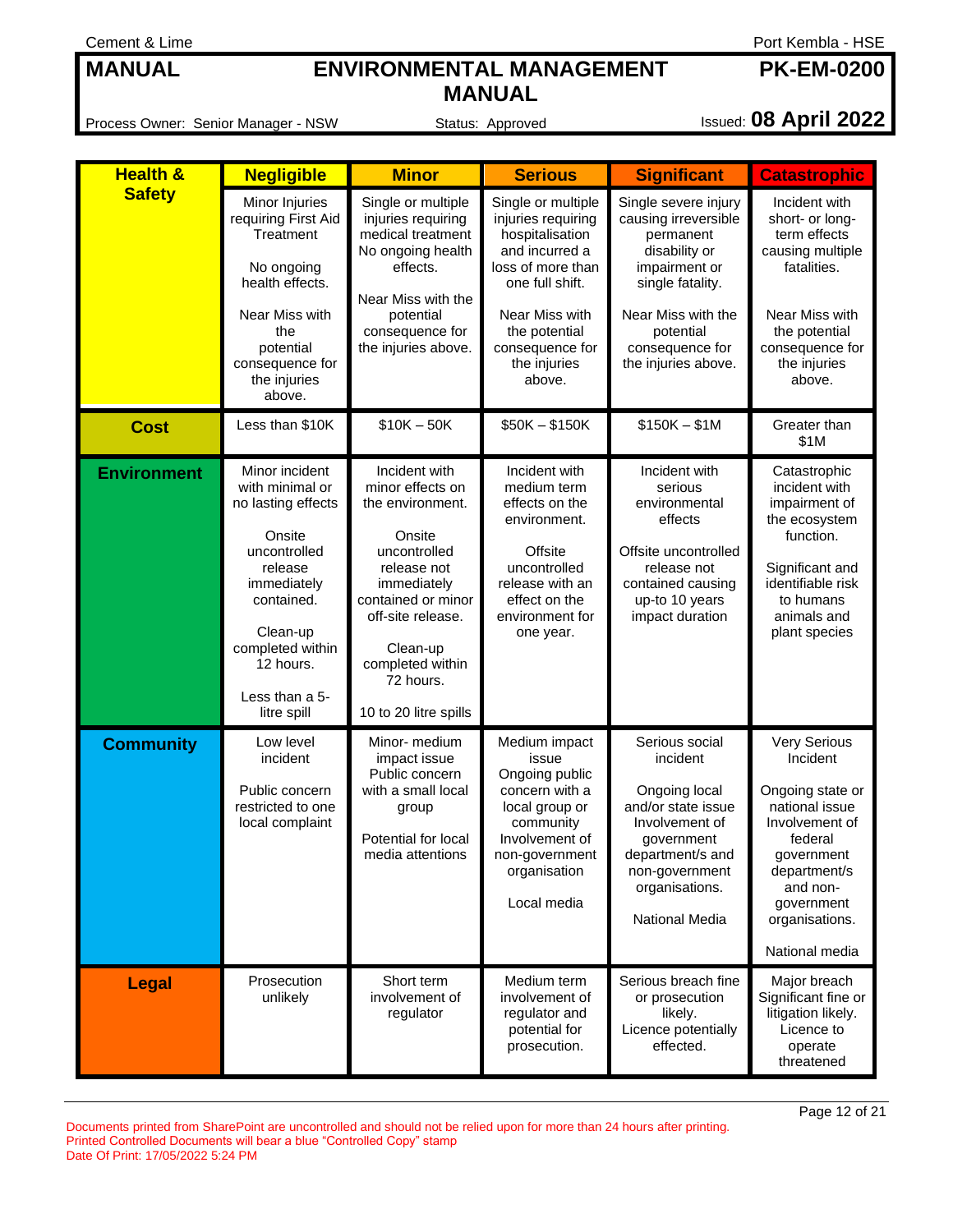**Cement & Lime** Port Kembla - HSE

**PK-EM-0200**

Process Owner: Senior Manager - NSW Status: Approved Issued: **08 April 2022** 

#### **6. GREEN AND GOLDEN BELL FROG MANAGEMENT**

The Green and Gold Bell Frog, also known as the Green Bell Frog, is found predominantly in New South Wales coastal regions extending to East Gippsland in Victoria.

They have been identified as a vulnerable species that exist in approximately 50 sub-regions across New South Wales. They have dwindled in numbers substantially since the 1960's due to loss of habitat.

The species was first discovered at the Morgan Cement site in 2001 and with the help of environmental consultants, Morgan Cement created a new habitat to accommodate these vulnerable and delicate frogs. This new habitat consists of two clay lined frog ponds with natural vegetation provided and maintained by a horticulturalist that is ideal for these frogs.

Four sub populations of Green and Gold Bell Frogs have been discovered in the vicinity of the Morgan Cement's Port Kembla site. The Morgan Cement International Green and Gold Bell Frogs Management Plan has three main objectives:

- To maintain the four existing Green and Gold Bell Frogs sub-populations
- To increase the population of Green and Gold Bell Frogs at Port Kembla
- To further connect the four Green and Gold Bell Frogs sub-populations so that their numbers are encouraged to propagate.

Morgan Cement supports the Green and Gold Bell Frogs Plan to meet these objectives so that we continue to enjoy these delightful little creatures that are key to our food chain and environment. Morgan Cement financially supports qualified scientists to care for the Green and Gold Bell Frogs habitat which involves testing for toxins, minimising natural and introduced predators.

The site is committed to the long term success of this project, and have established a Green and Golden Bell Frog Management Plan, "Plan of Management, Green and Golden Bell Frog" by , C. Wade April 2013, so that the Green and Gold Bell Frog are able to continue to thrive in our plant and in surrounding habitats,

#### Key components of the plan are as follows:

Main objectives:

- To maintain the four existing GGBF sub populations
- To increase the population of GGBF's at Port Kembla
- To further connect the four GGBF sub populations

Management of ponds and area:

- The two ponds should be maintained to retain approximately 80% open water
- Pond ends to be covered in emergent tall rush to provide cover
- Line of potted water plants along the length of the main pond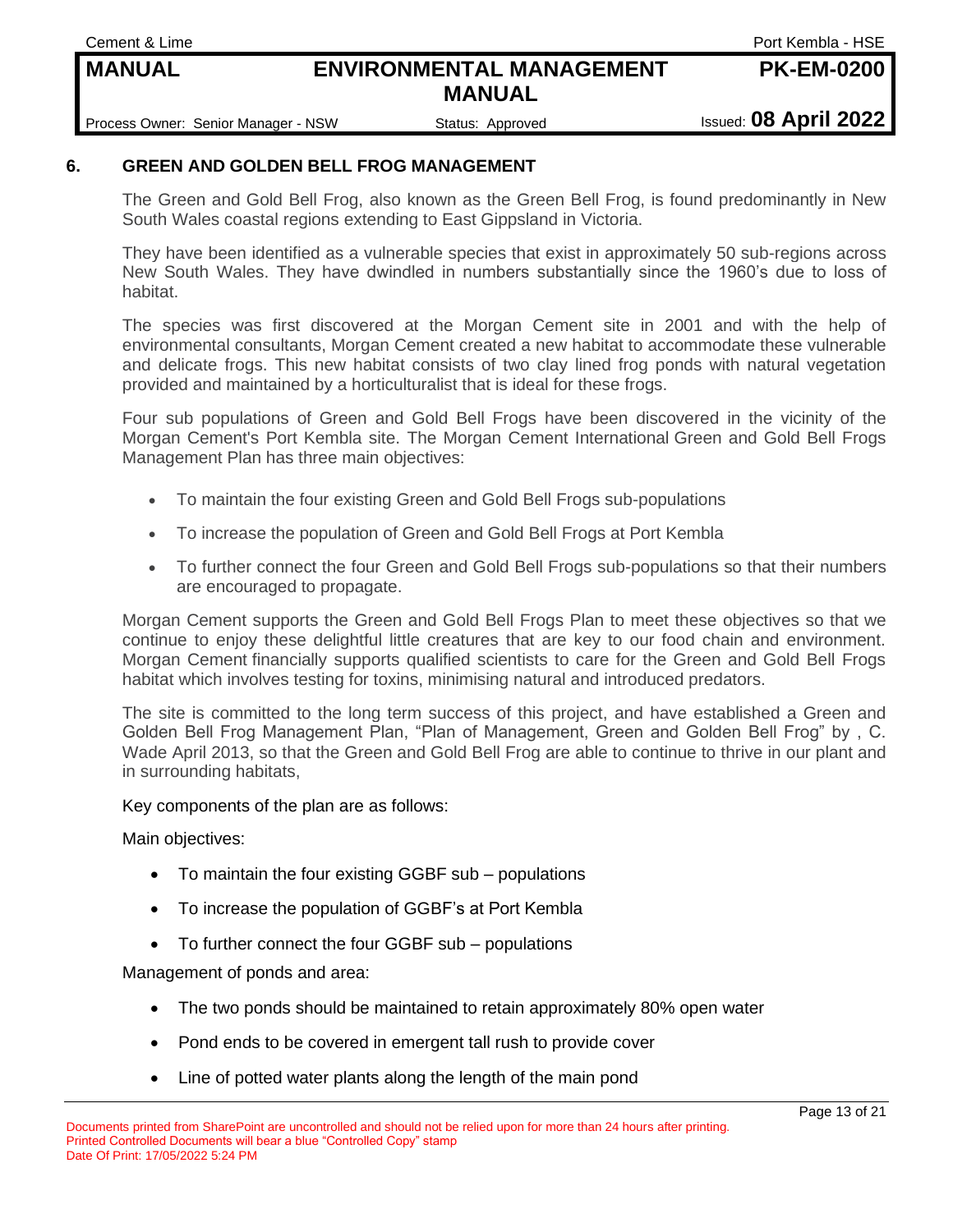- Expedient removal of weeds (not with pesticides or herbicides)
- Periodic draining of ponds during wintertime
- Minimum water levels of 50%
- Grass mowing by a "GGBF educated" horticulturalist
- Any significant predator populations (feral cats, foxes, and rabbits) will be managed
- The habitat is to have limited controlled human access

A person with a scientific license will conduct Green and Golden Bell Frog (GGBF) monitoring, and an annual monitoring report will be completed.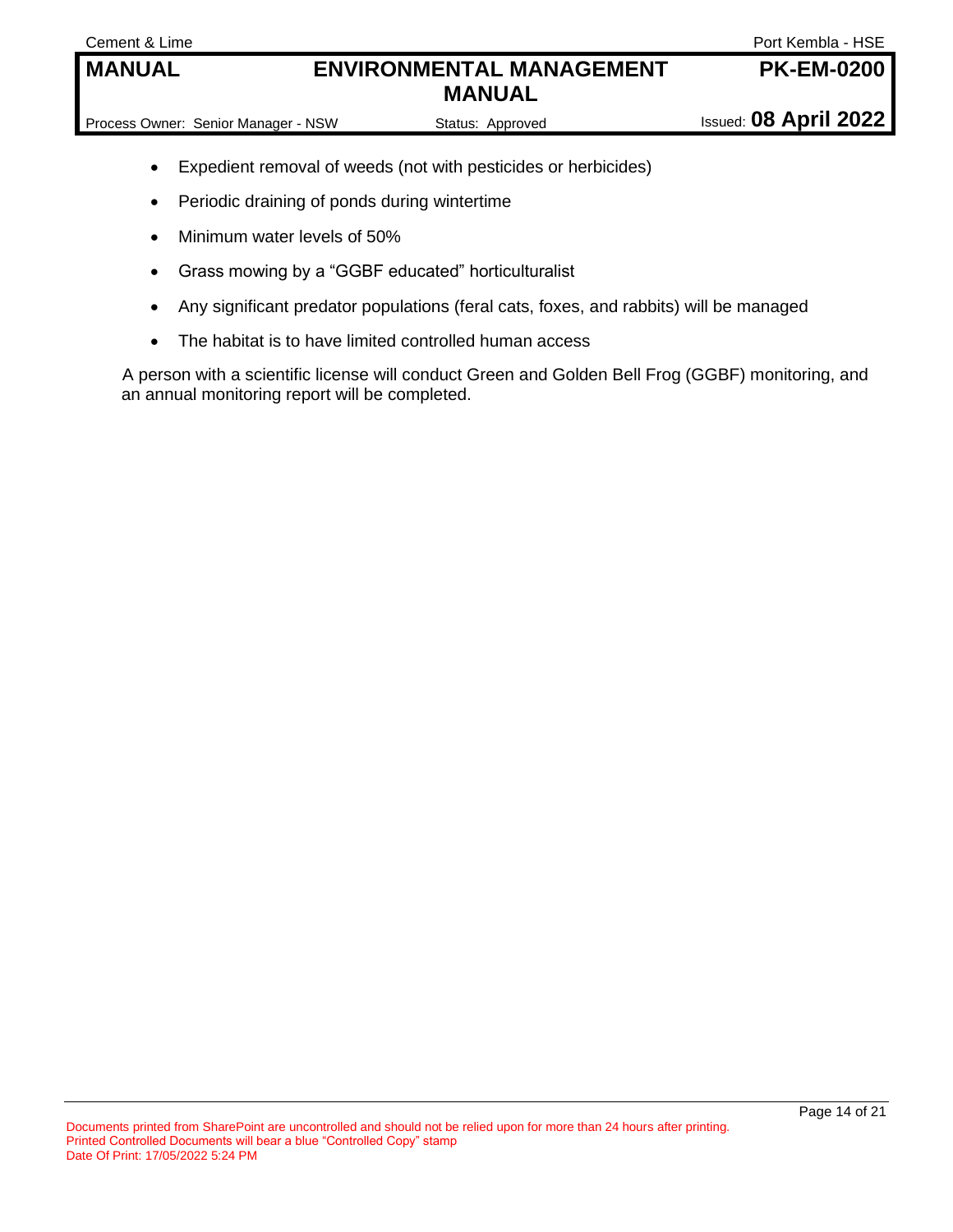**Cement & Lime** Port Kembla - HSE

**PK-EM-0200**

Process Owner: Senior Manager - NSW Status: Approved Issued: 08 April 2022

#### **7. ENVIRONMENTAL MONITORING**

#### **Legislative requirements**

The specific requirements for the publication of monitoring results are set out in section 66(6) of the POEO Act. In summary, this provision requires that:

- licensees who undertake monitoring as a result of a licence condition publish monitoring data that relates to pollution within 14 days of obtaining the data
- licensees who maintain a website make the monitoring data available in a prominent position on the website
- licensees who do not maintain a website provide a copy of the monitoring data to any person who requests a copy of the data at no charge
- the data must be published in accordance with requirements issued in writing by the EPA.

There is a penalty for not publishing the results of monitoring in accordance with section 66(6). The legislation also includes a penalty for making available false or misleading results in accordance with section 66(7).

#### **Monitoring Requirements**

Morgan Cement International is required to continuously monitor total solid particle emissions from the dust collector stacks on the site's 3 mills, as well as the slag dryer. These emissions are monitored by a particulate emissions monitoring system and the results are calculated and graphed.

MCI is required to conduct annual stack testing, to ensure compliance with EPL limits, and report these to the EPA.

#### **Publishing Monitoring Results**

Morgan Cement International (MCI) is required to publish the annual stack emissions test reports on a public website and does this on MCI's community website [https://www.morgancementcommunity.com.au/.](https://www.morgancementcommunity.com.au/)

MCI also makes hard copies of these reports available to the public if requested.

#### **Air quality assessment**

An air quality assessment was undertaken as a requirement when site operations were upgraded. The assessment, "Morgan Cement International (MCI) Upgrade Project – Air Quality Assessment", undertaken by Pacific Environment, dated 30 Jan 2018, shows the MCI Port Kembla operation complies with all air quality requirements.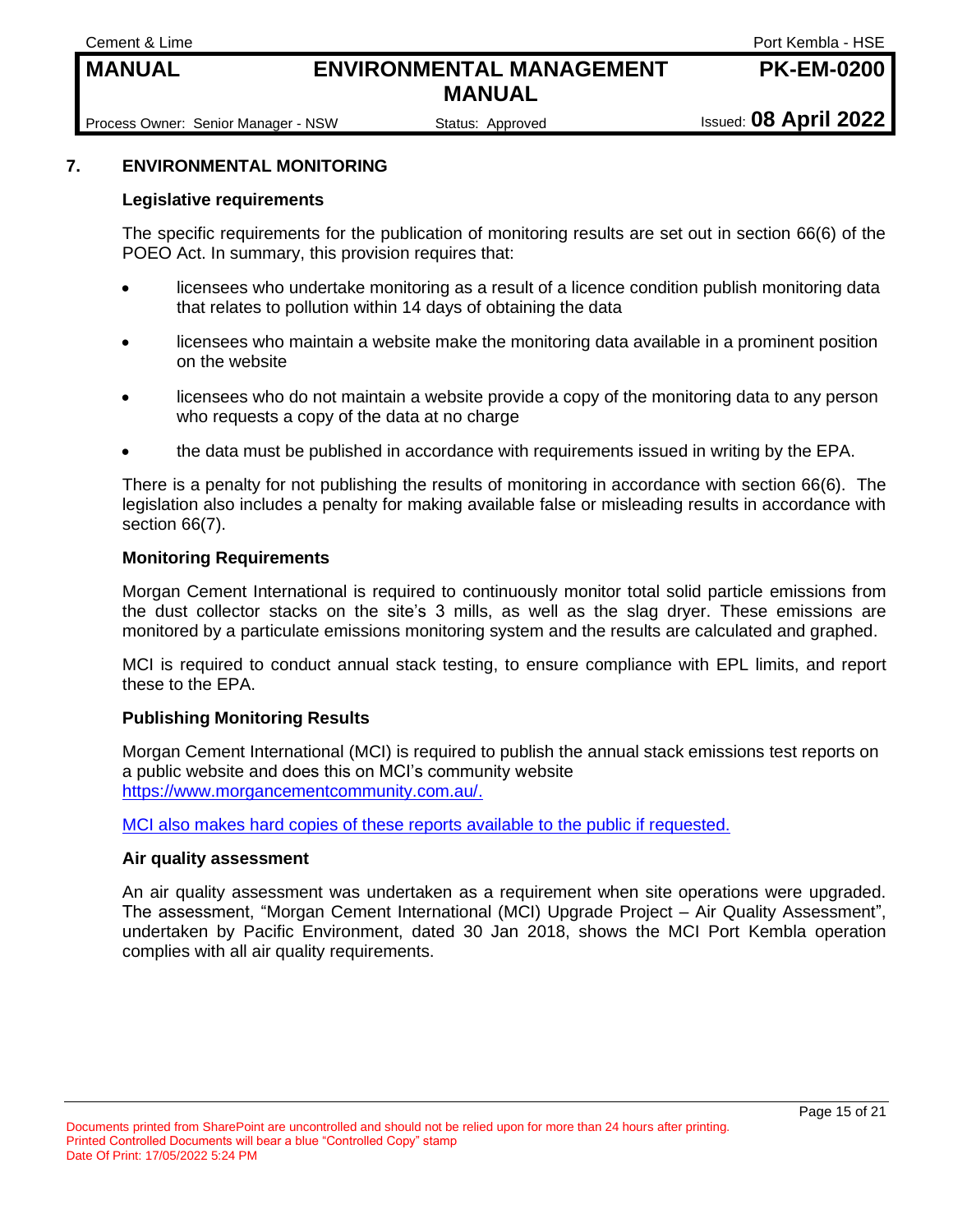**Cement & Lime** Port Kembla - HSE

**PK-EM-0200**

Process Owner: Senior Manager - NSW Status: Approved Issued: 08 April 2022

#### **8. MANAGEMENT OF ENVIRONMENTAL EVENTS**

#### **Environmental Events are defined as follows:**

An environmental event or incident is any event caused by Morgan Cement International operations and activities that caused or may have caused adverse impact on any part of the environment, including breaches of environmental regulations. Incidents can be either of a "one off" (acute) or continuous (chronic) nature.

#### **Environmental events include but are not limited to:**

- Infringement of the Morgan Cement International environmental standards.
- Release of an environmentally hazardous substance(s), such as a large product spillage
- An Environmental Protection Authority inspection where it is indicated verbally that a noncompliant condition exists
- Discovery of an actual or suspected site contamination
- Verbal or written notification from any customers indicating noncompliance with environmental requirements of contractual arrangements
- Third party complaints or concerns with Morgan Cement International operations or processes
- Environmental incident near miss

#### **Pollution Incident Response Management Plan (PIRMP)**

A Pollution Incident Response Management Plan (PIRMP) is a mandatory legislative requirement.

The PIRMP is to provide details:

- To minimise and control the risk of a pollution incident by identifying key risks and planned actions to minimise and manage those risks
- Ensure timely communication about a pollution incident is provided to staff at the premises, the Environment Protection Authority (EPA), other relevant authorities specified in the Environment Operations Act 1997 (the POEO Act) (including Fire and Rescue NSW, Wollongong City Council, NSW Ministry of Health, Work Cover NSW,) and persons outside the operations who may be affected by the impacts of a pollution incident
- Identifying training requirements and persons responsible for implementation, and testing for accuracy, currency and suitability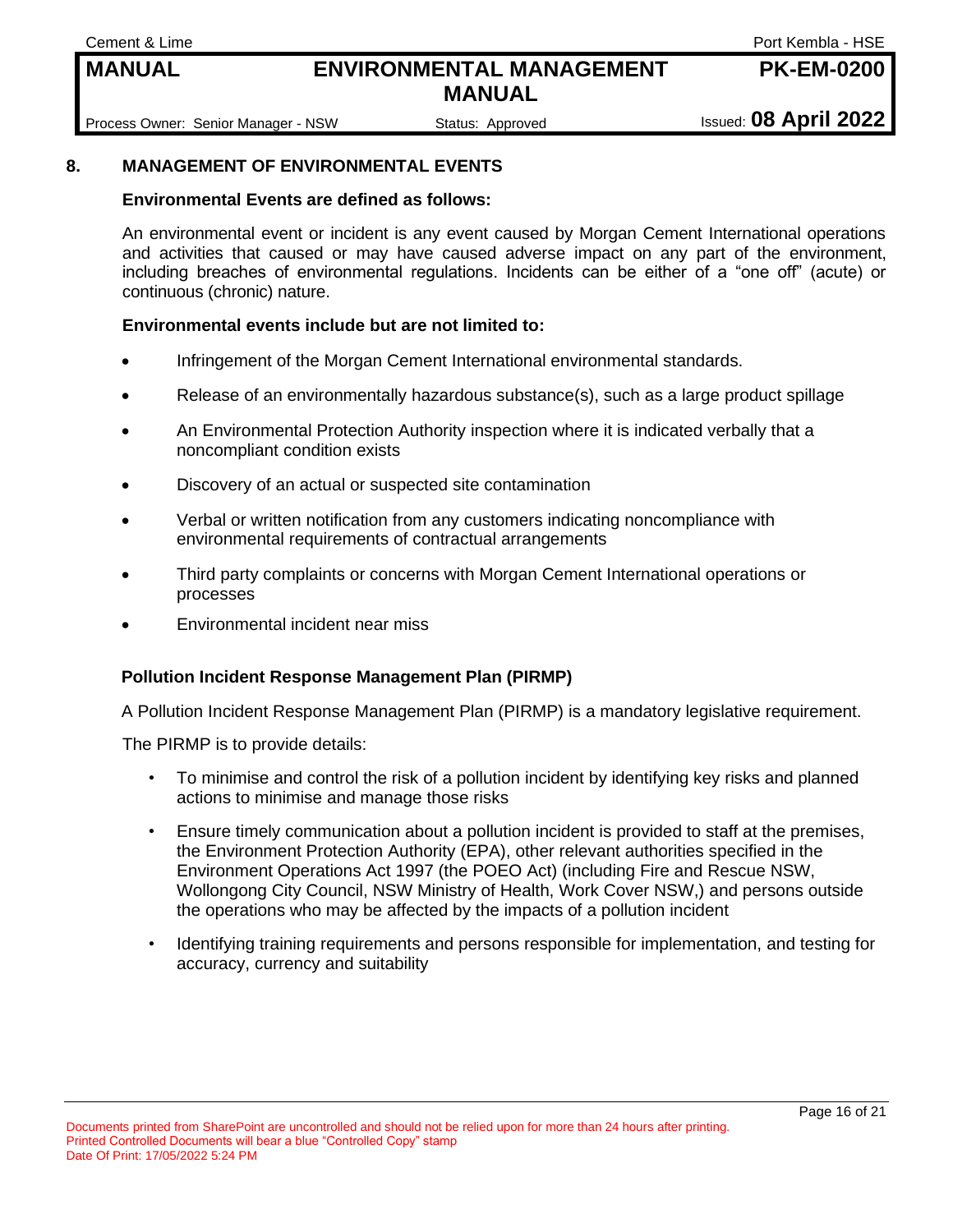Process Owner: Senior Manager - NSW Status: Approved Issued: **08 April 2022** 

#### **Environmental Event Reporting**

*If an environmental event/incident:*

- *Breaches or is likely to Breach the site's Environment Protection Licence*
- *Causes actual or likely risk of material harm to the environment,*

#### *Immediately:*

- *Implement the PIRMP,*
- *Inform the Senior Manager - NSW on 0242 765 001*

#### *Reporting:*

• *These events are to be reported to the Appropriate Regulatory Authority as soon as possible.* 

#### *The Senior Manager - NSW is authorized to make this notification*

All environmental events are to be recorded in the company's incident reporting system, Cintellate. Cintellate is used to record safety and environmental hazards and incidents (including near miss, property damage, fire, vehicle, injury/illness), community and quality complaints.

As much information is to be gathered as soon as practical, to enable effective review, and implementation of corrective and preventative action.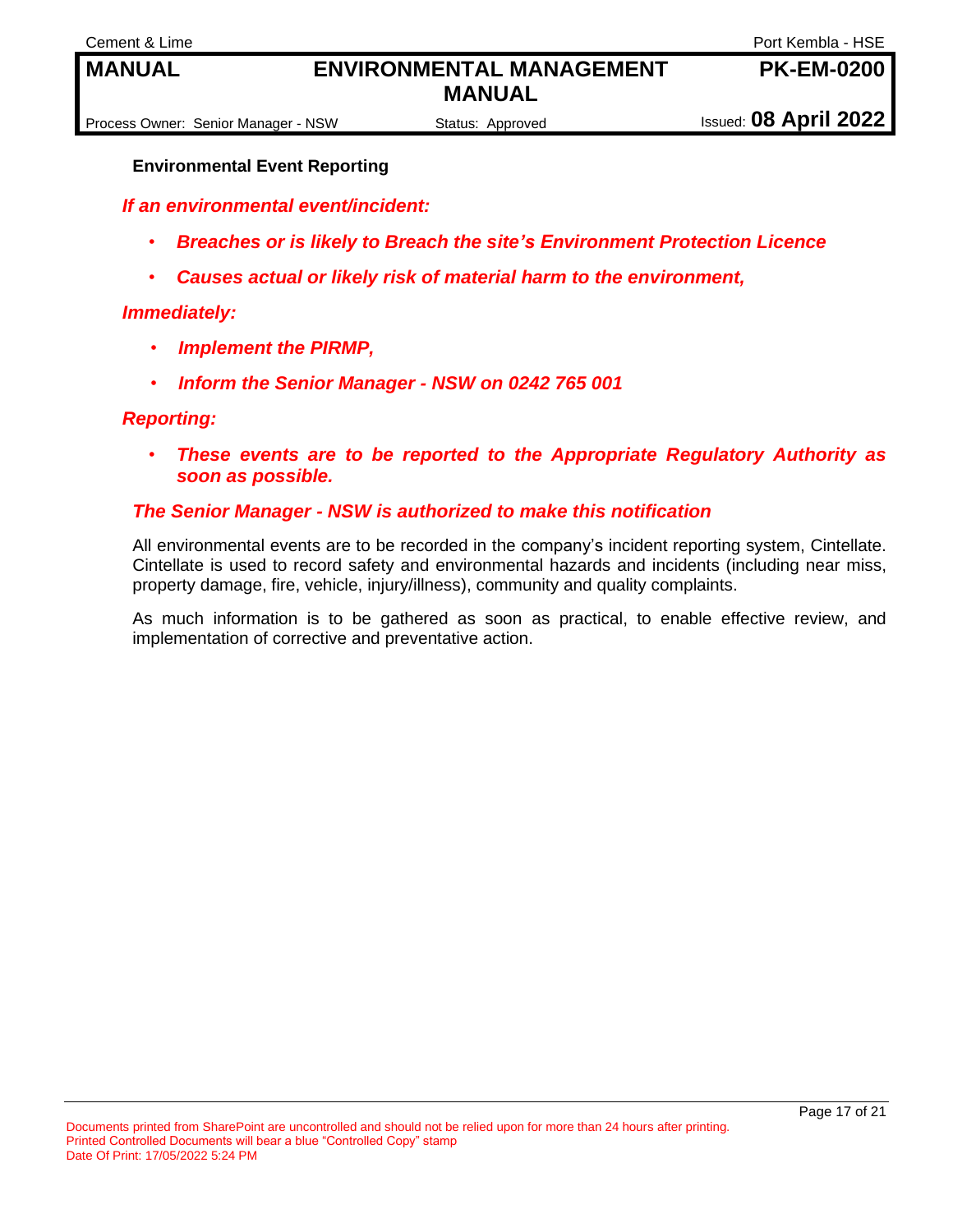**Cement & Lime** Port Kembla - HSE **PK-EM-0200**

Process Owner: Senior Manager - NSW Status: Approved Issued: 08 April 2022

#### 9. **POLLUTION INCIDENT RESPONSE MANAGEMENT PLAN (PIRMP)**

A pollution incident response management plan has been developed for the site.

The PIRMP includes the following information:

- Definition of Pollution, Pollution Incident and Requirement to Report Pollution
- Roles and responsibilities of persons for
	- o Emergency planning and preparedness
	- o Coordinating responses and actions during and after an incident
- Inventory of pollutants (chemicals and materials) detailing storage and quantity
- Register of hazards and assessment of the likelihood of an impact from an environmental incident
- Controls in place to minimize potential impacts
- Emergency response plans for specific incidents
- Site maps
	- o Location and storage of emergency equipment
		- spill kits,
		- firefighting equipment
		- safety showers, first aid locations
		- evacuation areas
	- o Storm water drains
	- o Pathways for offsite contamination
- Training requirements
- Plan Review including testing of effectiveness of planned arrangements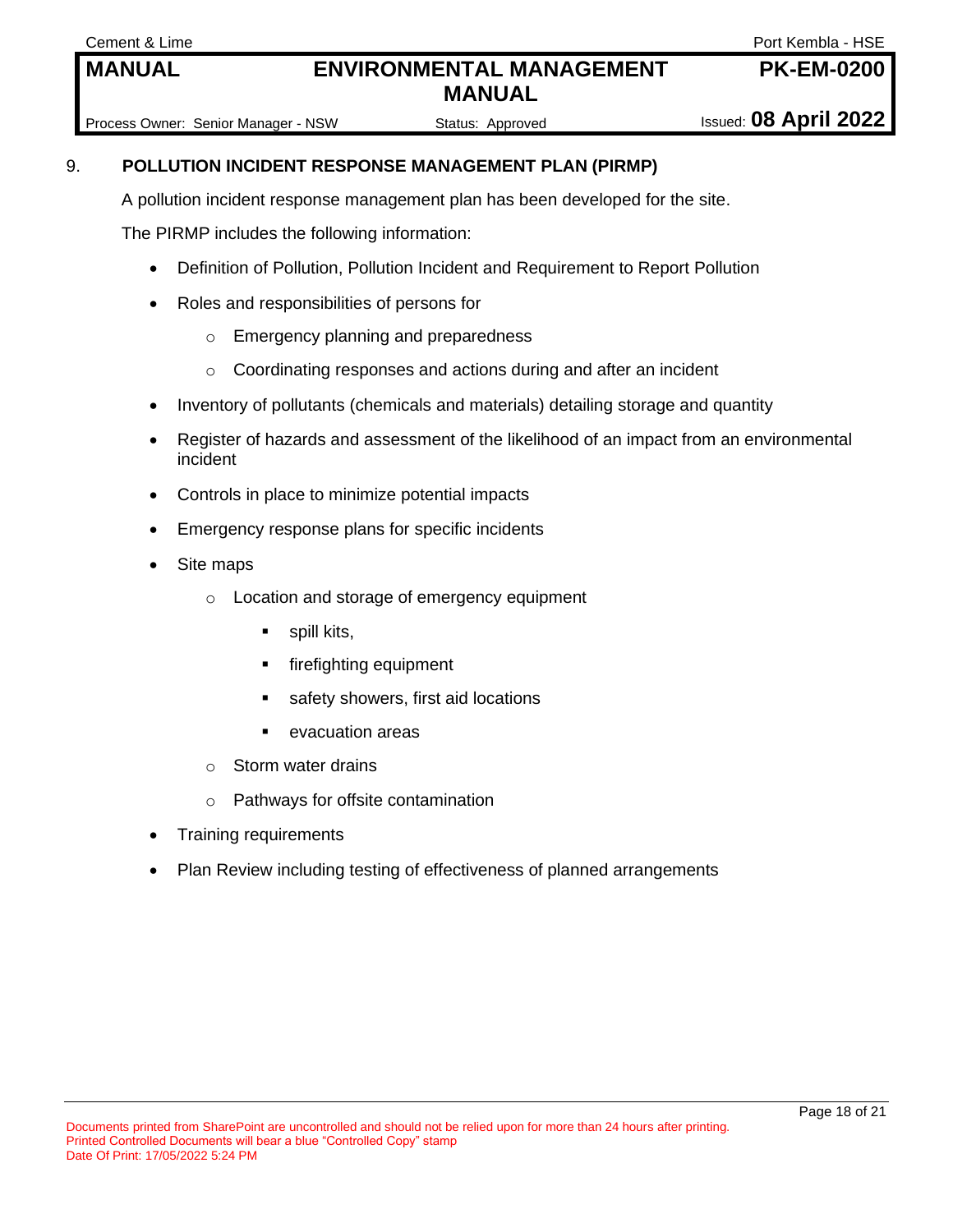**Cement & Lime** Port Kembla - HSE

**PK-EM-0200**

Process Owner: Senior Manager - NSW Status: Approved Issued: **08 April 2022** 

#### **10. ENVIRONMENTAL MONITORING**

#### **Legislative requirements**

The specific requirements for the publication of monitoring results are set out in section 66(6) of the POEO Act. In summary, this provision requires that:

- licensees who undertake monitoring as a result of a licence condition publish monitoring data that relates to pollution within 14 days of obtaining the data
- licensees who maintain a website make the monitoring data available in a prominent position on the website
- licensees who do not maintain a website provide a copy of the monitoring data to any person who requests a copy of the data at no charge
- the data must be published in accordance with requirements issued in writing by the EPA.

There is a penalty for not publishing the results of monitoring in accordance with section 66(6). The legislation also includes a penalty for making available false or misleading results in accordance with section 66(7).

#### **Monitoring Requirements**

Morgan Cement International is required to continuously monitor total solid particle emissions from the dust collector stacks on the site's 3 mills, as well as the slag dryer. These emissions are monitored by a particulate emissions monitoring system and the results are calculated and graphed.

MCI is required to conduct annual stack testing, to ensure compliance with EPL limits, and report these to the EPA.

#### **Publishing Monitoring Results**

Morgan Cement International (MCI) is required to publish the annual stack emissions test reports on a public website and does this on MCI's community website [https://www.morgancementcommunity.com.au/.](https://www.morgancementcommunity.com.au/)

MCI also makes hard copies of these reports available to the public if requested.

#### **Air quality assessment**

An air quality assessment was undertaken as a requirement when site operations were upgraded. The assessment, "Morgan Cement International (MCI) Upgrade Project – Air Quality Assessment", undertaken by Pacific Environment, dated 30 Jan 2018, shows the MCI Port Kembla operation complies with all air quality requirements.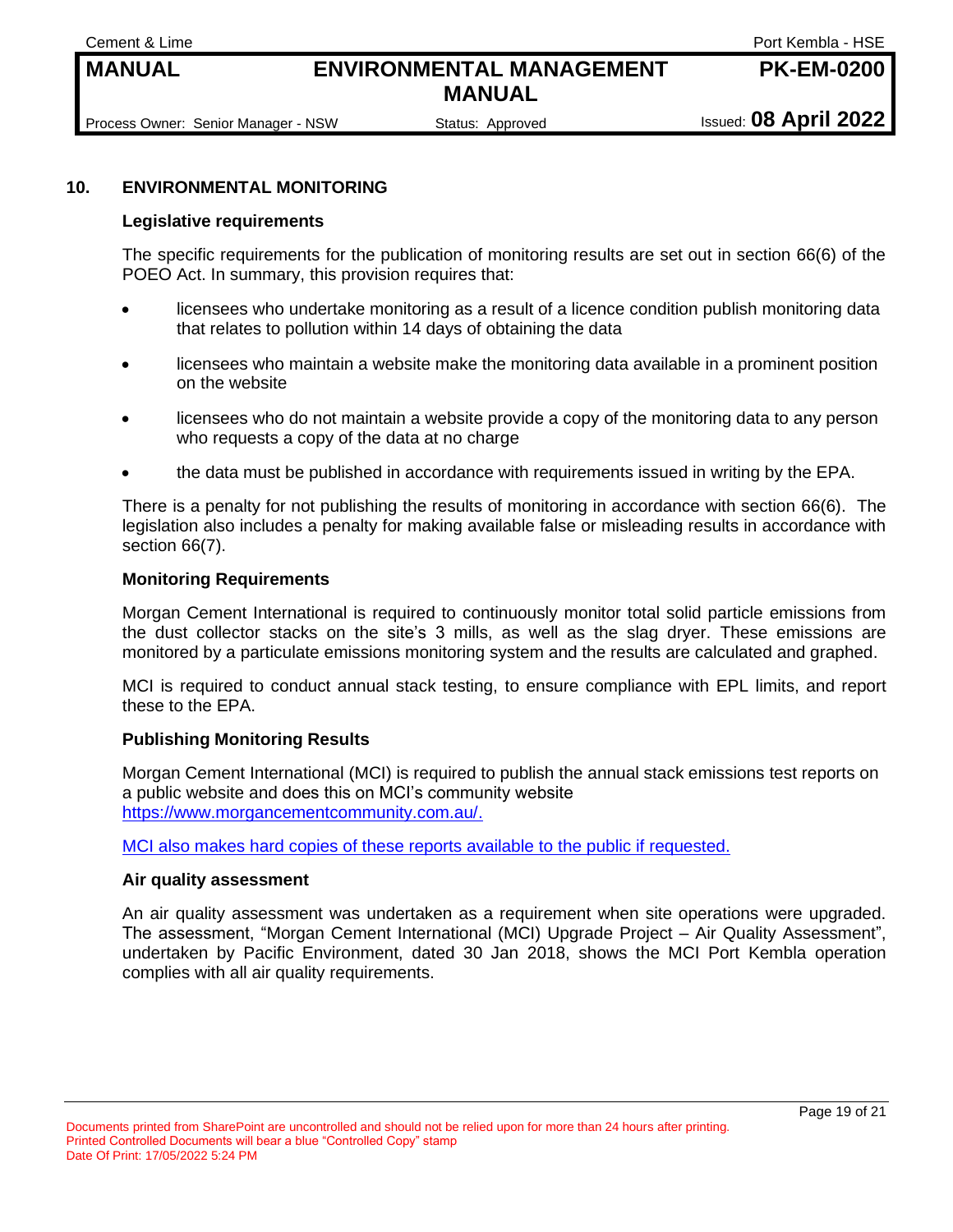**Cement & Lime** Port Kembla - HSE

**PK-EM-0200**

Process Owner: Senior Manager - NSW Status: Approved Issued: **08 April 2022** 

#### **11. ENVIRONMENTAL PERFORMANCE AUDITING AND REVIEW**

#### **Environmental Auditing**

Morgan Cement International's environmental auditing program is designed to provide a clear and appropriate understanding of environmental performance. The auditing program is designed to cover each area of Morgan Cement International's operations and processes. The audit program requires an audit to be carried out annually.

#### **Environmental Performance Review**

Morgan Cement International's environmental review is conducted at regular management meetings.

Environmental performance including the review of audit results, events/incidents, progress of identified corrective and preventive actions, monitoring activities, complaints, and identified improvement opportunities are reviewed at these meetings.

#### **Pollution Incident Reporting Management Plan (PIRMP) Review**

The purpose of the review is to ensure that the planned actions, training, resources and controls are relevant for the activities and possible pollutants on site. The review could be done in the form of an audit.

The PIRMP and associated documents are to be reviewed:

- Every 12 months, including testing of the plan
- Within 1 month any pollution incident, including testing of the plan
- When modifications are made to plant, equipment and process
- When legislation, license changes are made

Routine testing of the plan will be conducted annually, and within 1 month of any pollution incident, and can be completed through the following methods:

- Simulated environmental emergency, or
- Desktop simulations

Details of the PIRMP testing are to be recorded, including date of testing, names of all employees involved, along with an assessment of the plan. The plan tests are to be recorded on a plan review and test form included in (Appendix 2) of the PIRMP